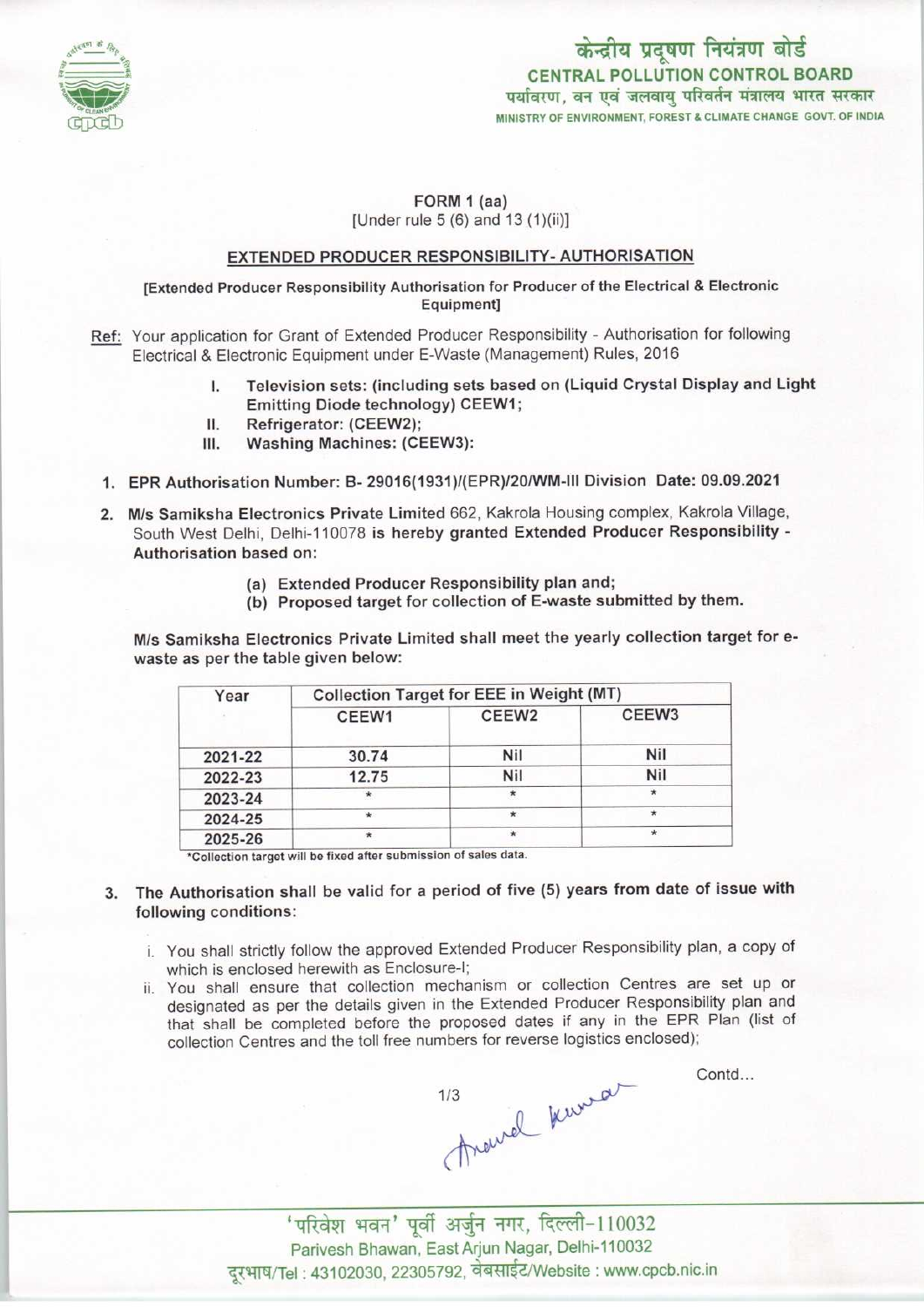

#### From pre page...

- iii. You shall ensure that all the collected e-waste is channelized to recycler/dismantler i.e Exigo Recycling Private Limited F-36, First Floor, East of Kailash , New Delhi-110065, New Delhi and Factory at Unit 1: 72 Km Stone , G.T. Road , Samalkha-132101 Haryana & Unit -2: Opp. Kripal Ashram , Main Barsat Road , Noorwala , Panipat -132103, Haryana and records shall be maintained at recycler/dismantler and your end;
- iv. You shall maintain records, in Form-2 of these Rules, of e-waste and make such records available for scrutiny by Central Pollution Control Board;
- v. You shall file annual returns in Form-3 to the Central Pollution Control Board on or before 30th day of June following the financial year to which that returns relates.

# vi. General Terms & Conditions of the Authorisation:

- a.The authorisation shall comply with provisions of the Environment (Protection) Act, 1986 and the E-waste (Management) Rules.2016 made there under;
- b.The authorisation or its renewal shall be produced for inspection at the request of an officer authorised by the Central Pollution Control Board;
- c. Any change in the approved Extended Producer Responsibility plan should be informed to Central Pollution Control Board within 15 days on which decision shall be communicated by Central Pollution Control Board within sixty days;
- d.It is the duty of the authorised person to take prior permission of the Central Pollution Control Board to close down any collection centre/points or any other facility which are part of the EPR plan;
- e. An application for the renewal of authorisation shall be made as laid down in subrule (vi) of rule of 13(1) the E-Waste (Management) Rules, 2016;
- f. The Board reserves right to cancel/amend/revoke the authorisation at any time as per the policy of the Board or Government.

## vii. Additional Conditions: -

- a) That the applicant will submit annual sales data along with annual returns;
- b) That the applicant has to ensure that the addresses of collection points provided by them in their EPR Plan are correct and traceable and the collection points/centres are functional;
- c) That the applicant will submit revised application for grant of EPR Authorisation in case of applicant adding/changing PRO or changing its EPR Plan;
- d)That the applicant has to ensure that the e-waste collected at collection centres/points or through Buy-back and DRS mentioned in the application should reach to its authorized dismantler/recycler;

Contd...

 $2/3$ frand kenson